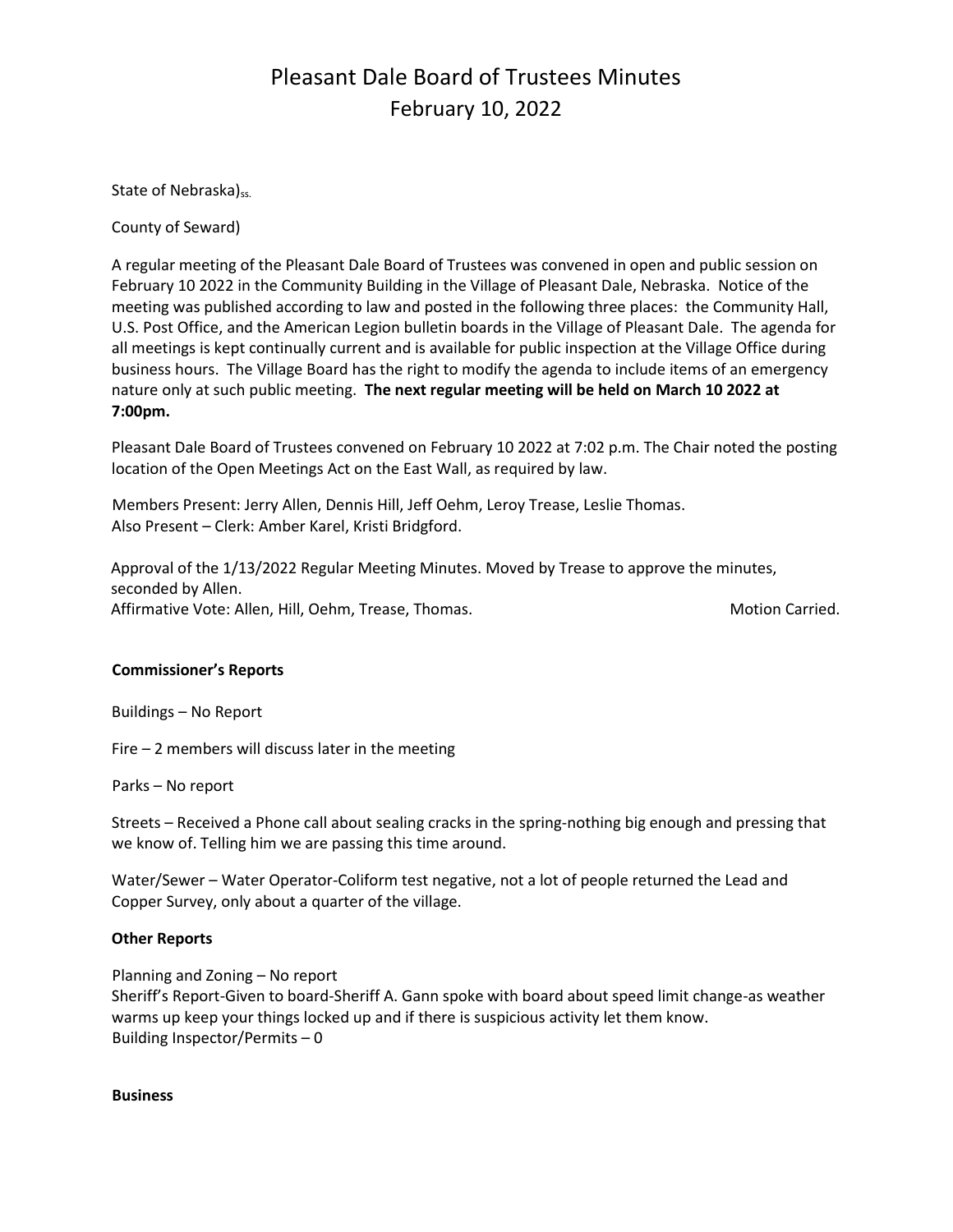### Pleasant Dale Board of Trustees Minutes February 10, 2022

P&Z Member and Alternate- One Application received-Nancy Smith Attending 4 year term. Alternate member still available

Approved Nancy Smith for 4 year term P&Z Member- Nominated by Thomas to Approve Nancy Smith for 4 year term for P&Z Member, seconded by Oehm. Affirmative Vote: Allen, Hill, Oehm, Trease, Thomas. Motion Carried. Motion Carried.

Travis Meyer Property on Van Dorn Rd. Parcel Number - Motion by Allen for the Village to approve Travis to follow guidelines of Seward County for building regulations instead of the Village beings less than a quarter of the land is in the Village jurisdiction, seconded by Oehm. Affirmative Vote: Allen, Hill, Oehm, Trease, Thomas. Motion Carried. Motion Carried.

Interlock Agreement for Seward/Saline County Solid Waste Management Agency to add additional Party-All Villages have to sign to agree to add Garland back to the agency-Motion by Trease, seconded by Hill

Affirmative Vote: Allen, Hill, Oehm, Trease, Thomas

Fire Department

Lancaster County radios, Lancaster county cannot fund our department for new radio frequency-we need Lancaster county and Seward county Frequencies since we are the only Department that serves two counties. Looking ahead on this, so we don't lose our ability to communicate adequately and serve both counties-any money has to be raised with only the Village Looking into a JPA Grant.

Non-Profit Truck Money-Tax Exemption form, pay for truck from Village and have Dept. pay us back for tax reasons-Motion by Oehm to approve tax exemption and village loan to the fire department. Seconded by Hill

Affirmative Vote: Allen, Hill, Oehm, Trease, Thomas

ARPA Grant-Submit Well Grant-Motion by Trease, Seconded by Allen Affirmative Vote: Allen, Hill, Oehm, Trease, Thomas

Reviewed Revenue Report and Claims.

Motion by Hill, seconded by Oehm to approve the following claims. Affirmative Vote: Allen, Hill, Oehm, Trease, Thomas. Motion Carried. Motion Carried.

Abbreviations: Ins-Insurance; Li- License Renewal; Pub-Publishing; Qt – Quarterly Filing; Re-Reimbursement; Se-Services; Su-Supplies; Tr-Travel; Tx – Tax, Ut-Utilities: Bromm Lindahl Freeman-Caddy-Se- \$305.00, Bridgford, K-Re \$25.74, Karel, A-Re \$12.87, Jones Group- Se \$1638.00, NE Public Health Enviro Lab-Se \$15.00, Norris PPD-Ut \$964.43, Neukirch, Seward County Independent-Se \$21.48, Uribe-Se \$329.93, Windstream – Ut \$141.79, Salaries - \$1204.02 Total Claims- \$4658.26

Set Agenda for March 10, 2022 as follows.